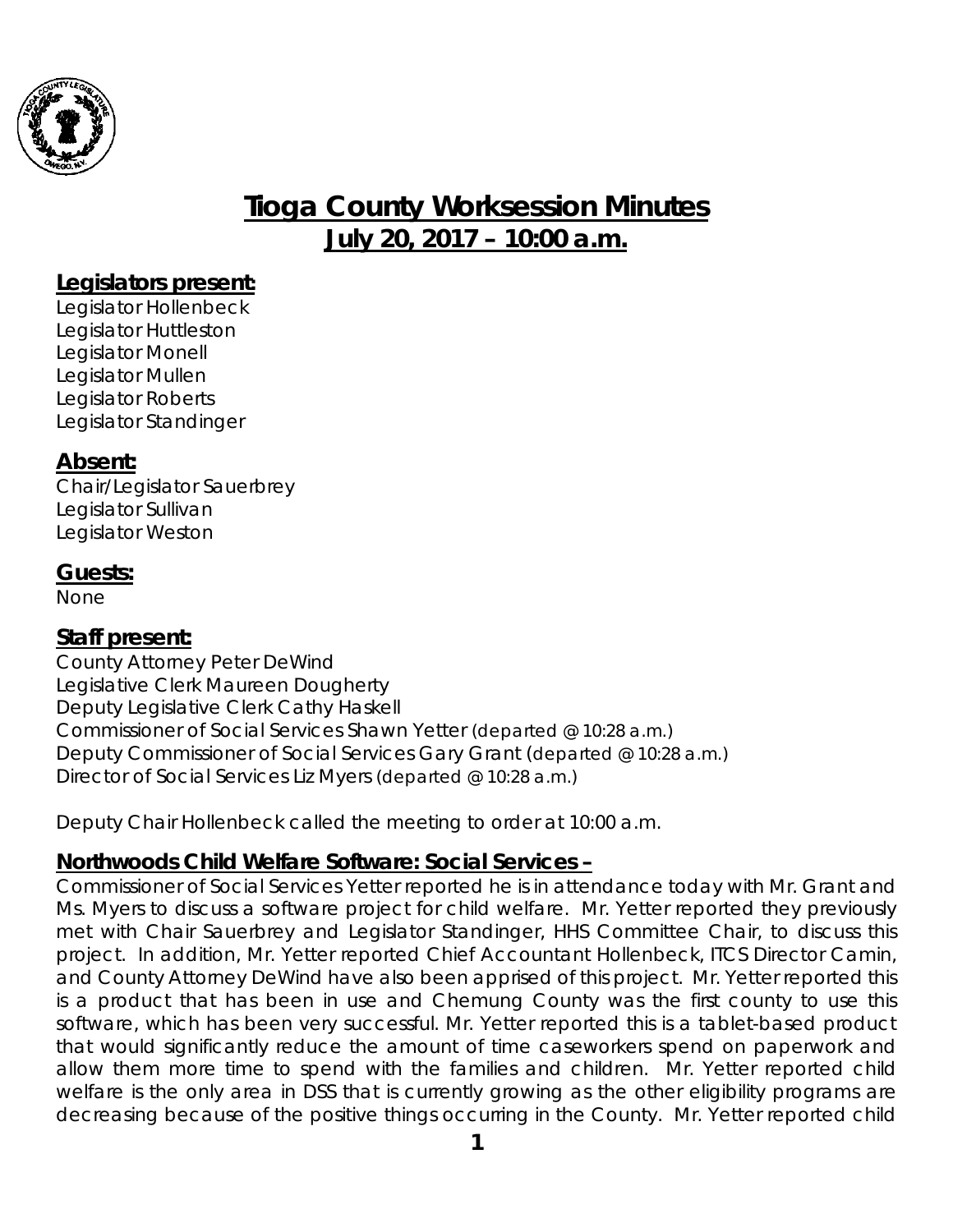welfare increase is significantly driven by the opioid epidemic and he and staff are currently looking at ways to address this without increasing staff. In addition to Chemung County, Mr. Yetter reported Livingston and Oswego Counties have most recently started using this software product.

Director of Social Services Myers distributed an executive summary and sales product overview. Ms. Myers reported every caseworker would be assigned an iPad that would provide them with all the information regarding the families they are visiting. Ms. Myers reported this will increase the caseworker's ability to recall information, as well as directly document all of their work at the time it is occurring in the field. This would reduce caseworker travel and staff time by eliminating the need to travel back to the office to do the required paperwork following the visit.

Legislator Standinger requested Ms. Myers provide an overview of the hotline process and requirements, as some of the Legislators may not be aware of what transpires. Ms. Myers reported child abuse and neglect reports come in through Albany, NY where it is determined whether a hotline call is reportable. If deemed reportable, the hotline call is transmitted to the local district. Ms. Myers reported once Tioga County receives the call, a caseworker is assigned. The caseworker is responsible for taking the paper documents with them to visit the family and must respond within 24 hours. Ms. Myers reported 7-day safety assessments are required to be completed, as well as risk assessments within a certain timeframe followed by case closings within a certain timeframe. Ms. Myers reported this software product would enable supervisors and caseworkers better communication and ability to respond more efficiently while the caseworker is in the field.

Ms. Myers reported the current practice for relaying information from a supervisor to a caseworker is via phone with the caseworker having to write the information. This software product would allow the supervisor to send information to the caseworker, as well as the ability for the caseworker to retrieve other documents such as court orders. In addition, this software will allow for electronic signatures for families to sign releases of information, consents for treatment, etc. This electronic process would result in paper reduction. Ms. Myers reported the iPad also has the ability to take pictures which would assist in the eligibility determinations for foster care placements.

Deputy Director Grant reported another benefit is the scanning of all these documents. Mr. Grant reported the one area that continues to grow in terms of records management is child welfare. Mr. Grant reported these documents will all be scanned resulting in less records management needs.

Legislator Monell inquired as to whether there is a server that will store all the information. Mr. Grant reported this server will connect into the NYS network, which houses the child welfare software system. Mr. Grant reported this is key as without this connection, the concept will not work. Mr. Grant reported if DSS were to move forward with this software product, a request will need to be made to NYS to connect into the network. Mr. Yetter reported DSS looked into this product approximately 1.5 years ago, but did not follow through as it was unknown whether there was support from the State at the time. However, Mr. Yetter reported the State is much more supportive and is doing the download of the software that houses all the child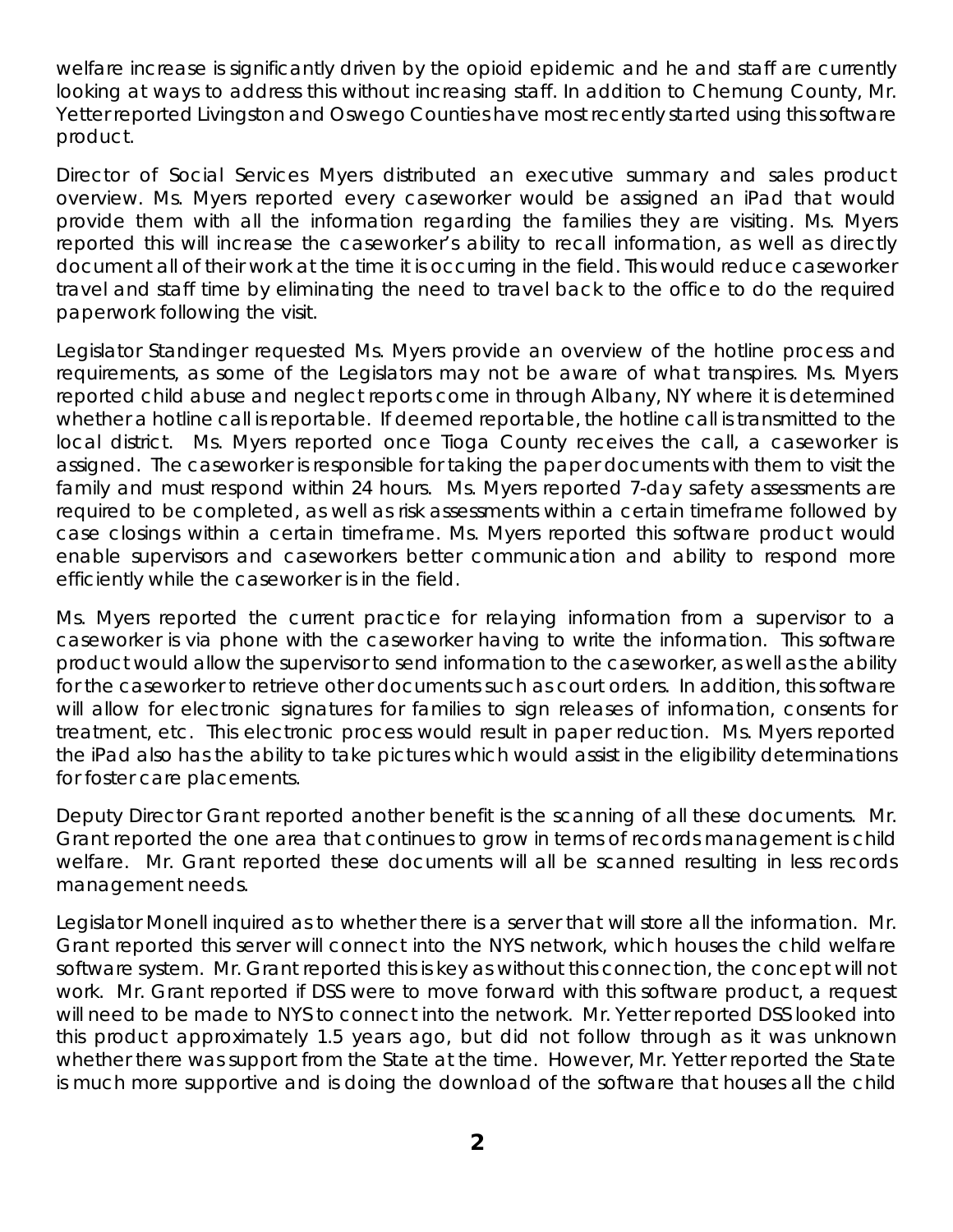welfare system. Mr. Yetter reported this is most likely going to happen at some time by the State's direction, therefore, DSS would like to drive this process and be proactive.

Legislator Roberts inquired about connectivity in the County's rural areas such as Berkshire and Richford. Mr. Grant reported all the iPads will be on a data plan. Mr. Grant reported there may be dead spots where there is no connectivity, however, the system is designed to store any information entered until connectivity is available. Regardless of connectivity at the time, caseworkers will still be able to do all the entry, however, in terms of retrieving documents, this could be an issue. Mr. Grant reported most of the caseworkers are familiar with where the dead spots are in the County and can make arrangements in the event retrieval of a document was critical while in the field. Legislator Roberts inquired as to whether the caseworkers can connect via Wi-Fi while in the homes. Mr. Grant reported this is possible, however, not sure this is ideal. Mr. Grant reported in terms of security he does not believe connecting to individual Wi-Fi accounts is the best way to proceed.

Legislator Mullen reported as the State moves forward with this software program, do you foresee the capability for the software to be enhanced or improved as this software program grows. Mr. Grant reported this software product is specific to the child welfare world and is not specific to New York State. Mr. Grant reported this company is located in Ohio and they are expanding into New York State. Mr. Grant reported he does not foresee this as an issue.

Mr. Grant reported there are two components; software and support. Mr. Grant reported this system is going to work similar to Munis in terms of the County purchasing the software and the company being on-site for two months working with the DSS staff. Mr. Grant reported the first year cost to purchase the software and support is approximately \$500,000. Mr. Grant reported this is child welfare and in this world he can draw down approximately 62% in revenues for approximately \$300,000 leaving a remaining local share of \$188,000. Mr. Grant reported the request will be for the local share to be drawn from the County's capital software reserve account. Mr. Grant reported the current balance in this software reserve account is approximately \$350,000, according to the information received from Ms. Hollenbeck. Mr. Grant reported the local share of \$188,000 would pay for the initial first year costs. In regards to hardware, Mr. Grant reported the original quote from the company is \$105,000, which includes two dedicated servers. However, Mr. Grant met with Mr. Camin and he can provide DSS with virtual servers on the County side that will connect with the State side, therefore, saving the County the expense of purchasing the two dedicated servers through the company. Mr. Grant reported through Verizon, the County's carrier, we can secure iPads for \$380.00 each and a shared data plan for \$605.00/month. Mr. Grant reported he wants to confirm the hardware estimate with Mr. Camin, however, believes this is close. Mr. Grant reported the hardware consists of purchasing 29 iPads, which will accommodate all of the caseworkers and supervisors. Mr. Grant reported, according to Ms. Hollenbeck, there is approximately \$48,000 in the capital hardware reserve account. In terms of ongoing costs, Mr. Grant reported the annual maintenance and support is \$46,000 plus the ongoing costs for the shared data plan. Mr. Grant reported the ongoing costs would be addressed in the annual DSS budget process. Mr. Grant reported another benefit of this product is job satisfaction and turnover.

Mr. Yetter reported, to date, there is a 33% increase in calls since last year, but we have been growing over several years at a 10% increase. Mr. Yetter reported for several years in a row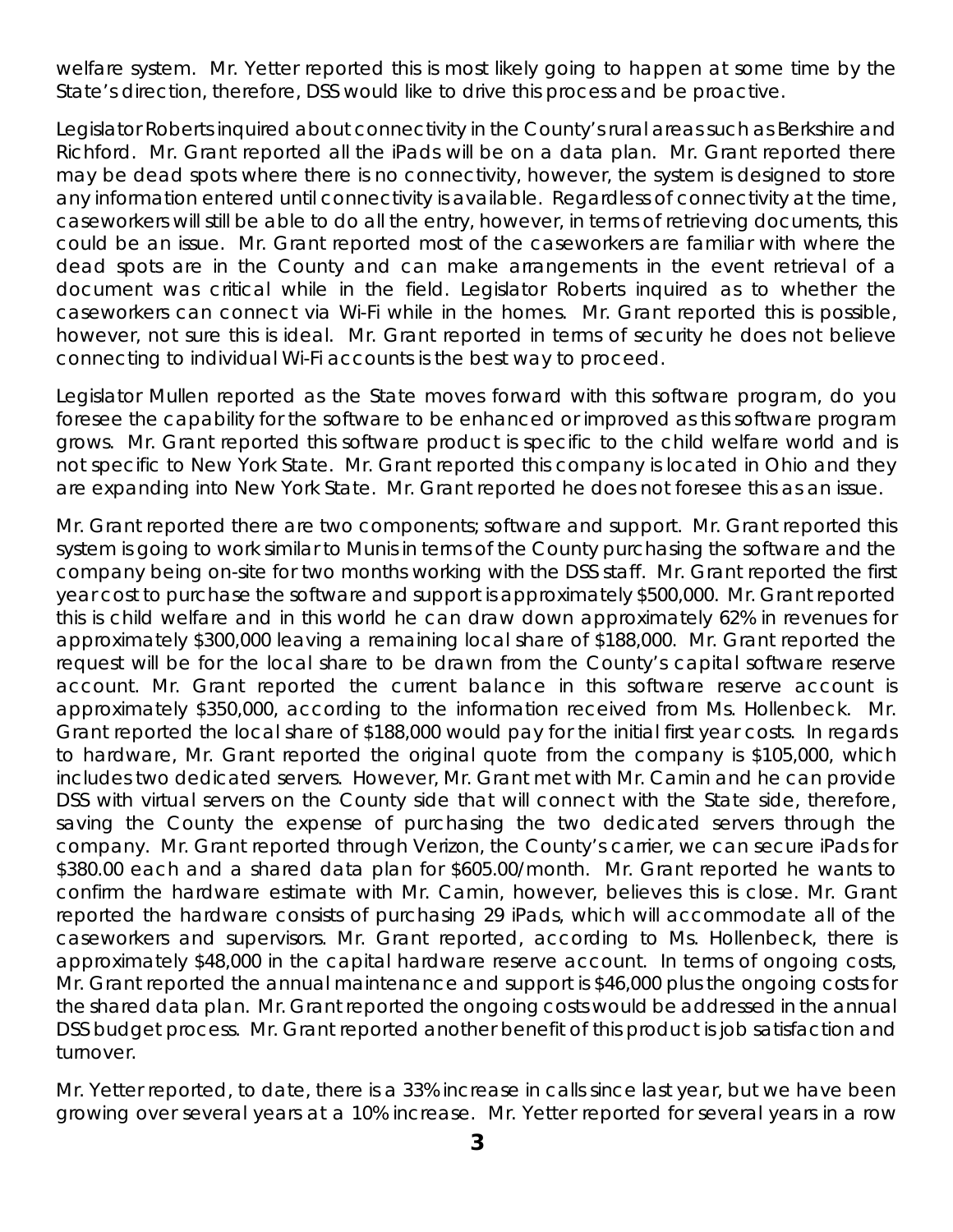there has been State legislation that would mandate caseload sizes on the county level. This legislation has always made it to the Governor's desk, but has never been signed. However, it is at the Governor's desk again and there is more pressure from state and national unions to sign this legislation. Mr. Yetter reported there is significant concern that the Governor will sign it this year. Mr. Yetter reported the Governor signing this legislation would mandate significant changes on the number of caseworkers needed to be in compliance. Historically, Tioga County DSS has been around 15 cases per caseworker.

Mr. Yetter reported he has discussed the RFP issue with Mr. DeWind and whether a RFP is necessary as this company is the only vendor at this time offering this software product. Mr. Grant reported Livingston County did a RFP that included language for counties such as ours to piggyback. Mr. Grant reported some county attorneys are in agreement with this concept and others are not. Mr. Grant reported Oswego County is sole sourcing the bid, as there is only one vendor at this time. Mr. Grant reported we have three options: RFP, sole source, or piggyback and believes additional discussion is necessary with Mr. DeWind on our approach. Mr. DeWind reported the RFP process is the safest approach when dealing with the State Comptroller's Office. Mr. DeWind reported if a RFP comes back in an unsatisfactory way then you can proceed in a different manner. Mr. DeWind reported since this is the only vendor we would be fine with sole source as well piggyback, however, it requires more investigation as to how this was let in the first place. Mr. DeWind reported if you have confidence in what you are going to end up with at the end of the process, the RFP is most compliant with Section 103 of the General Municipal Law. Mr. DeWind reported if there are any federal funds involved then the federal investigators in an audit process would rather see full and complete bidding, therefore, RFP is the safest approach. Mr. Yetter confirmed there would be federal funds involved.

Legislative Clerk Dougherty reported Mr. Camin has negotiated a 3-year maintenance cost with the County's vendors as a means of saving money and inquired as to whether there is any benefit to do the same with this vendor. Mr. Grant reported these are the quotes provided, however, if the County chooses to move forward with this process certainly we will meet with them for further negotiations.

Mr. Yetter reported he would like to prepare and present a resolution at the HHS Committee meeting on August 8, 2017 and allow the Legislature the opportunity for further discussion at that time. All legislators were in favor of a resolution forthcoming in August.

Ms. Dougherty inquired about the resolution process and whether separate resolutions will be required; one resolution to draw funds from the capital software and hardware reserve accounts and another authorizing the purchase of the software and hardware. Mr. DeWind reported one resolution would be sufficient.

#### **Approval of Worksession Minutes – July 6, 2017**

Legislator Monell moved to approve the July 6, 2017 Legislative Worksession minutes as written, seconded by Legislator Mullen with Legislators Hollenbeck, Huttleston, Monell, Mullen, Roberts, and Standinger voting yes with Legislators Sauerbrey, Sullivan, and Weston being absent. Motion carried.